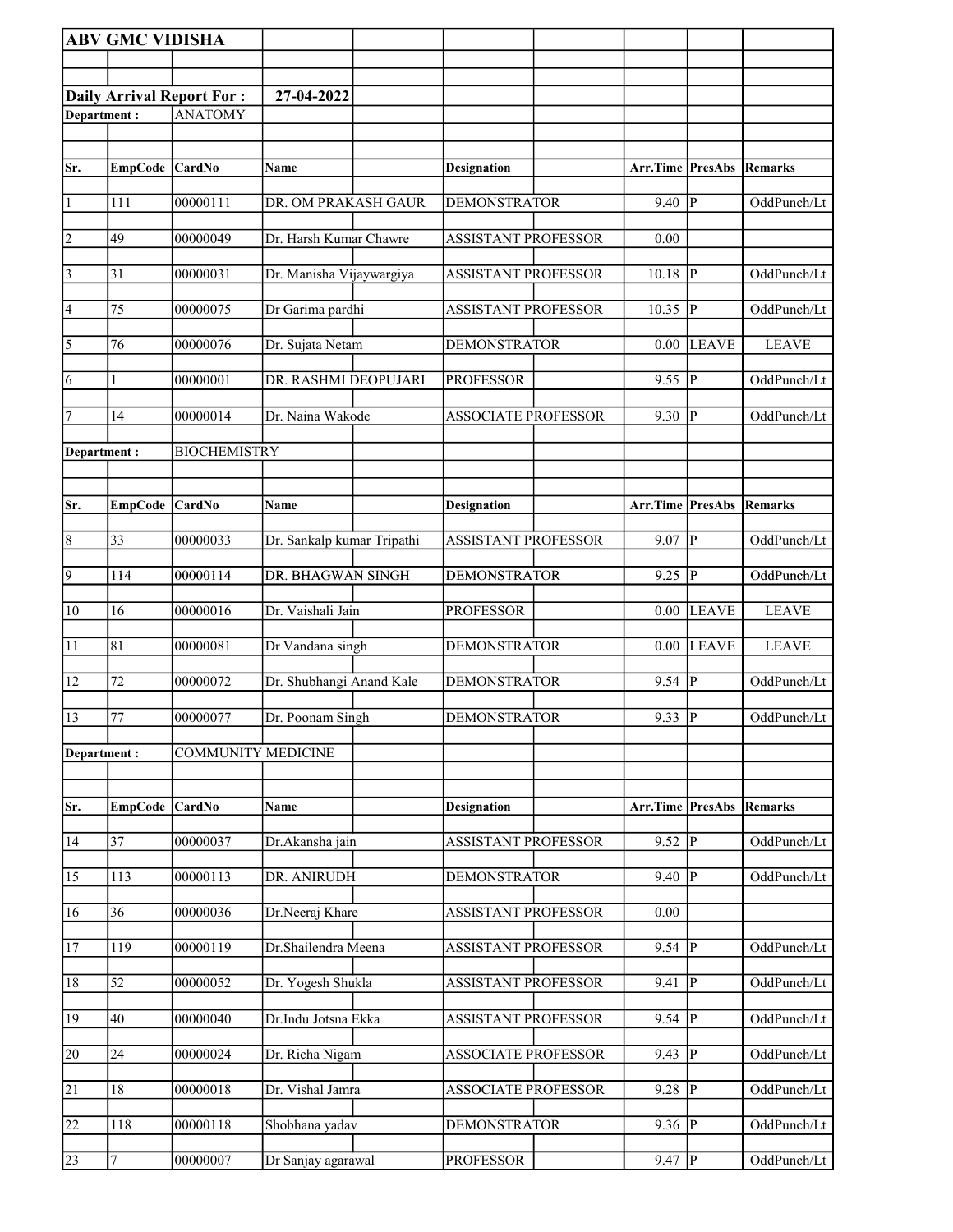| $\overline{24}$ | 82             | 00000082                 | Dr. Ashish Upaddhyay        | <b>DEMONSTRATOR</b>        | $9.15$ P                |              | OddPunch/Lt    |
|-----------------|----------------|--------------------------|-----------------------------|----------------------------|-------------------------|--------------|----------------|
| $\overline{25}$ | 80             | 00000080                 | Dr.Nandini shukla           | <b>DEMONSTRATOR</b>        | $9.55$ P                |              | OddPunch/Lt    |
| Department:     |                | <b>DEAN</b>              |                             |                            |                         |              |                |
|                 |                |                          |                             |                            |                         |              |                |
| Sr.             | EmpCode CardNo |                          | Name                        | <b>Designation</b>         | Arr.Time PresAbs        |              | Remarks        |
| 26              | 97             | 00000097                 | DR. Sunil Nandeshwar        | <b>DEAN</b>                | 0.00                    | <b>OD</b>    | <b>OD</b>      |
| Department:     |                | <b>FORANSIC MEDICINE</b> |                             |                            |                         |              |                |
|                 |                |                          |                             |                            |                         |              |                |
| Sr.             | <b>EmpCode</b> | CardNo                   | Name                        | <b>Designation</b>         | <b>Arr.Time PresAbs</b> |              | <b>Remarks</b> |
| 27              | 85             | 00000085                 | Dr. Sharad Dohare           | <b>DEMONSTRATOR</b>        | $9.54$ $\overline{P}$   |              | OddPunch/Lt    |
|                 |                |                          |                             |                            |                         |              |                |
| 28              | 126            | 00000126                 | Dr. Vivek kumar Chouksey    | <b>ASSISTANT PROFESSOR</b> | 9.23                    | P            | OddPunch/Lt    |
| 29              | 35             | 00000035                 | Dr. Narendra singh patel    | <b>ASSOCIATE PROFESSOR</b> | 9.54                    | P            | OddPunch/Lt    |
| $\overline{30}$ | 112            | 00000112                 | DR. POOJA TIWARI            | <b>DEMONSTRATOR</b>        | $9.56$ P                |              | OddPunch/Lt    |
| 31              | 54             | 00000054                 | Dr.Manish Nigam             | <b>PROFESSOR</b>           | 0.00                    | <b>LEAVE</b> | <b>LEAVE</b>   |
| Department :    |                | MICROBIOLOGY             |                             |                            |                         |              |                |
|                 |                |                          |                             |                            |                         |              |                |
| Sr.             | <b>EmpCode</b> | <b>CardNo</b>            | Name                        | Designation                | Arr.Time PresAbs        |              | Remarks        |
| 32              | 106            | 00000106                 | Dr.Aarti Jain               | <b>ASSOCIATE PROFESSOR</b> | 9.56 P                  |              | OddPunch/Lt    |
| 33              | 88             | 00000088                 | Dr. Sanjay Singh            | ASSISTANT PROFESSOR        | 9.36   P                |              | OddPunch/Lt    |
| $\overline{34}$ | 125            | 00000125                 | DR.Himanshi Bansal          | <b>ASSISTANT PROFESSOR</b> | $9.39$ P                |              | OddPunch/Lt    |
| $\overline{35}$ | $\overline{4}$ | 00000004                 | Dr Avinash laghave          | <b>PROFESSOR</b>           | 9.52                    | P            | OddPunch/Lt    |
| $\overline{36}$ | 79             | 00000079                 | Dr.Prashant kumar bhakoriya | <b>DEMONSTRATOR</b>        | $9.54$ P                |              | OddPunch/Lt    |
| $\overline{37}$ | 110            | 00000110                 | DR, RAGINI DANGI            | <b>DEMONSTRATOR</b>        | $\overline{9.54}$ P     |              | OddPunch/Lt    |
| Department:     |                | PATHOLOGY                |                             |                            |                         |              |                |
|                 |                |                          |                             |                            |                         |              |                |
| Sr.             | <b>EmpCode</b> | CardNo                   | Name                        | <b>Designation</b>         | Arr.Time PresAbs        |              | Remarks        |
| 38              | 83             | 00000083                 | Dr.Fuzail Ahmad             | <b>DEMONSTRATOR</b>        | 0.00                    |              |                |
| 39              | 78             | 00000078                 | Dr. Rajnikant ahirwar       | <b>DEMONSTRATOR</b>        | $8.36$ P                |              | OddPunch/Lt    |
| 40              | 51             | 00000051                 | Dr. Lal Pranay singh        | <b>ASSISTANT PROFESSOR</b> | 0.00                    |              |                |
| 41              | 17             | 00000017                 | Dr. Tina Rai                | <b>ASSOCIATE PROFESSOR</b> | $9.57$ P                |              | OddPunch/Lt    |
| 42              | 6              | 00000006                 | Dr Gopal krishna sawke      | PROFESSOR                  | $9.58$ P                |              | OddPunch/Lt    |
| 43              | 84             | 00000084                 | Dr. Sunil Nagar             | <b>DEMONSTRATOR</b>        | $0.00\,$                | <b>LEAVE</b> | <b>LEAVE</b>   |
| 44              | 128            | 00000128                 | DR.PREETI MANDLOI           | <b>ASSISTANT PROFESSOR</b> | 0.00                    | <b>LEAVE</b> | <b>LEAVE</b>   |
| 45              | 48             | 00000048                 | Dr.Pratibha Meena           | <b>ASSISTANT PROFESSOR</b> | 0.00                    |              |                |
|                 |                |                          |                             |                            |                         |              |                |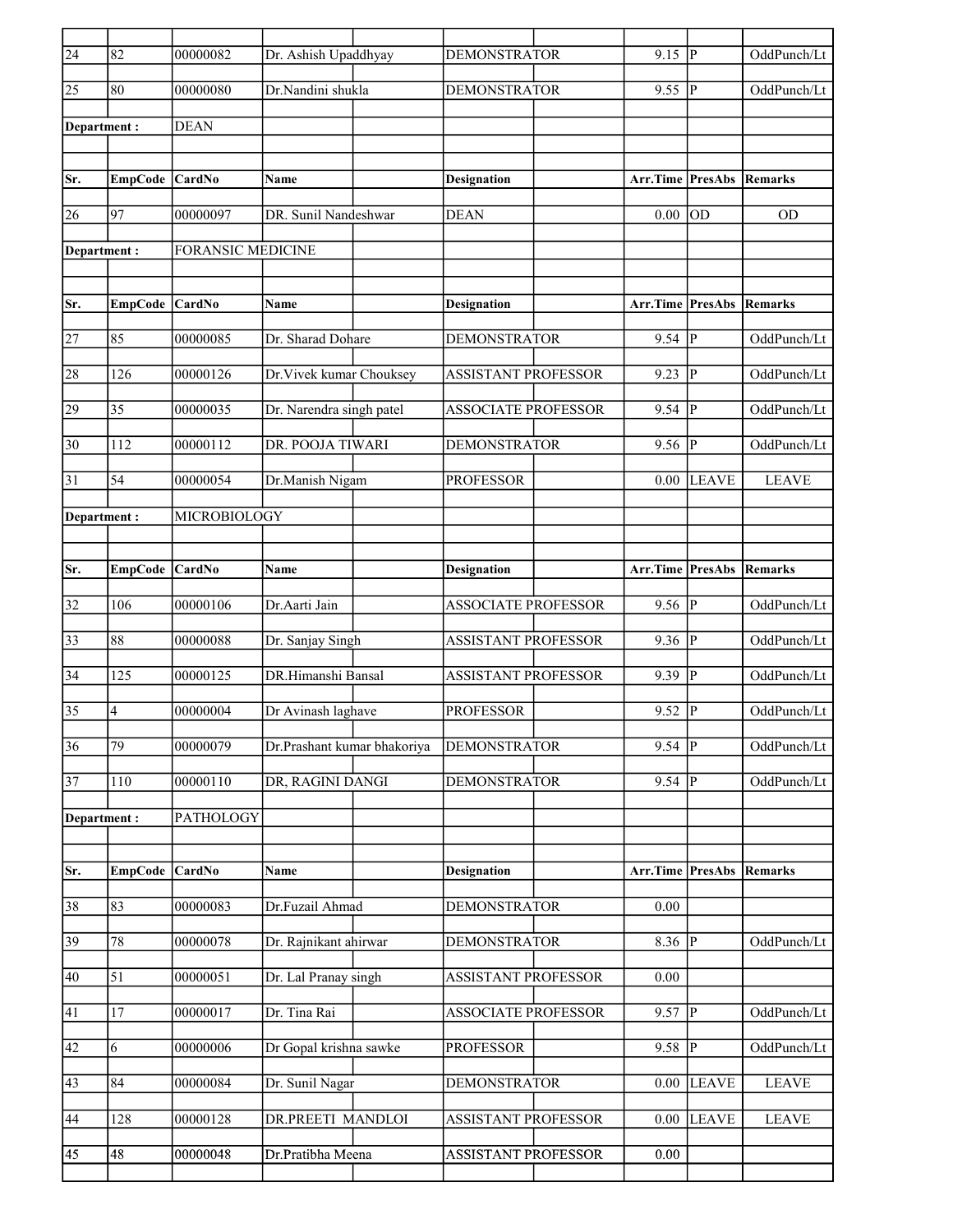| Department: |                | PHARAMCOLOGY  |                         |                            |                         |             |                |
|-------------|----------------|---------------|-------------------------|----------------------------|-------------------------|-------------|----------------|
|             |                |               |                         |                            |                         |             |                |
| Sr.         | <b>EmpCode</b> | CardNo        | <b>Name</b>             | <b>Designation</b>         | Arr.Time                | PresAbs     | <b>Remarks</b> |
|             |                |               |                         |                            |                         |             |                |
| 46          | 74             | 00000074      | Dr. Raina Jain          | <b>ASSISTANT PROFESSOR</b> | 9.55                    | <b>p</b>    | OddPunch/Lt    |
| 47          | 22             | 00000022      | Dr Akhilesh kumar       | <b>PROFESSOR</b>           | 7.43                    | $ {\bf p} $ | OddPunch       |
| 48          | 73             | 00000073      | Dr. Sudhir Kumar Jain   | <b>ASSISTANT PROFESSOR</b> | 9.53                    | P           | OddPunch/Lt    |
| Department: |                | PHYSIOLOGY    |                         |                            |                         |             |                |
|             |                |               |                         |                            |                         |             |                |
| Sr.         | <b>EmpCode</b> | <b>CardNo</b> | <b>Name</b>             | <b>Designation</b>         | <b>Arr.Time PresAbs</b> |             | <b>Remarks</b> |
| 49          | 115            | 00000115      | Dr. SOBHARAN MEENA      | <b>DEMONSTRATOR</b>        | 9.40                    | P           | OddPunch/Lt    |
| 50          | 70             | 00000070      | Dr. Pankaj Kumar Sharma | <b>DEMONSTRATOR</b>        | 9.53                    | <b>P</b>    | OddPunch/Lt    |
| $\vert$ 51  | 108            | 00000108      | Dr.Geeta Shammani       | <b>ASSISTANT PROFESSOR</b> | 9.59                    | P           | OddPunch/Lt    |
| 52          | 71             | 00000071      | Dr. Parul Sharma        | <b>DEMONSTRATOR</b>        | 9.54                    | <b>P</b>    | OddPunch/Lt    |
| 53          | 8              | 00000008      | Dr Suman rai            | <b>PROFESSOR</b>           | 0.00                    |             |                |
| 54          | 32             | 00000032      | Dr.Brajesh sharma       | <b>ASSISTANT PROFESSOR</b> | 9.55                    | P           | OddPunch/Lt    |
| 55          | 15             | 00000015      | Dr. Mona Kharbanda      | ASSOCIATE PROFESSOR        | 0.00                    |             |                |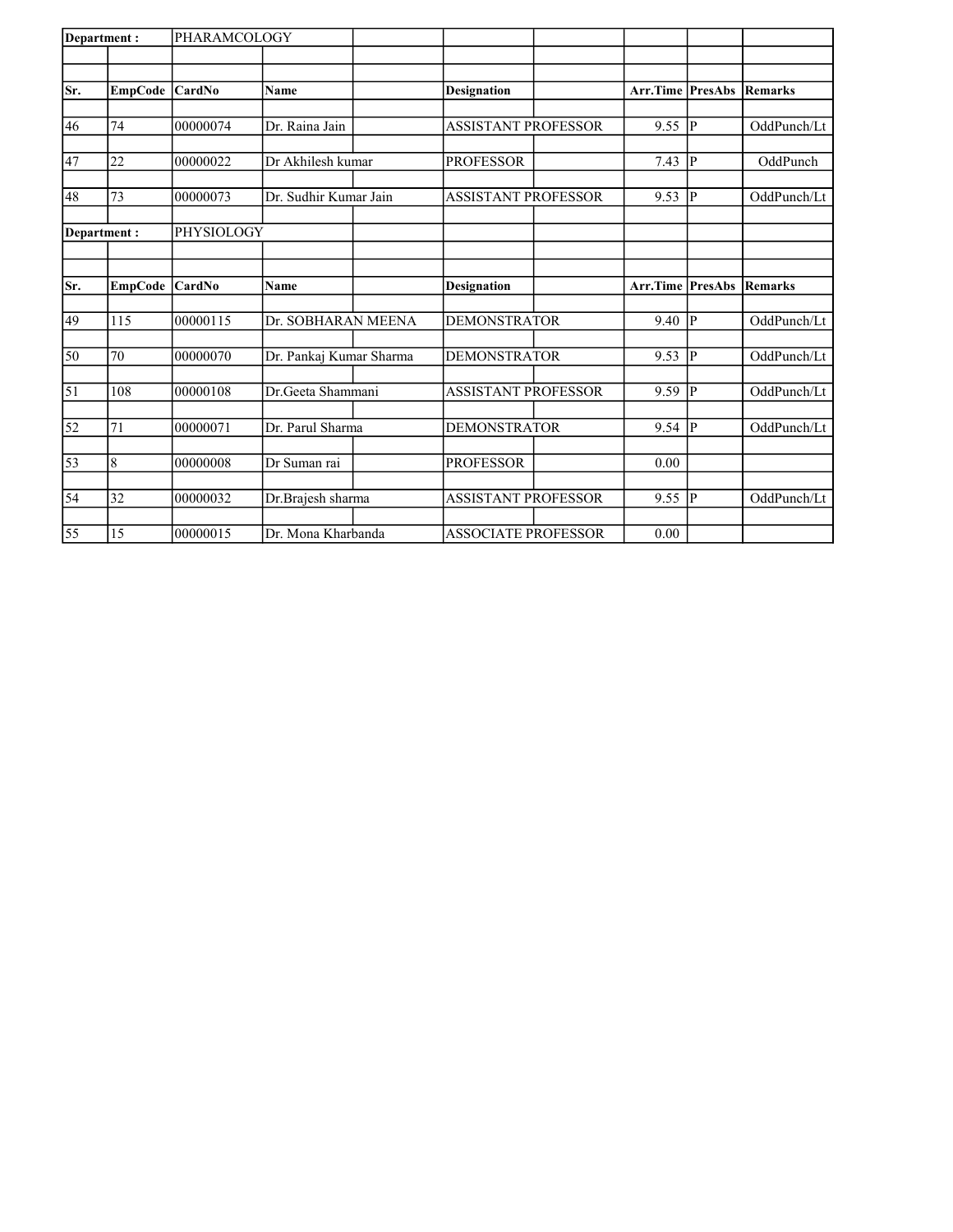|                       | <b>ABV GMC VIDISHA</b> |                                  |                                          |                                           |                                 |                |                |
|-----------------------|------------------------|----------------------------------|------------------------------------------|-------------------------------------------|---------------------------------|----------------|----------------|
|                       |                        |                                  |                                          |                                           |                                 |                |                |
|                       |                        |                                  |                                          |                                           |                                 |                |                |
|                       |                        | <b>Daily Arrival Report For:</b> | 27-04-2022                               |                                           |                                 |                |                |
| Department:           |                        | <b>ANESTHESIA</b>                |                                          |                                           |                                 |                |                |
|                       |                        |                                  |                                          |                                           |                                 |                |                |
| Sr.                   | <b>EmpCode</b>         | <b>CardNo</b>                    | Name                                     | <b>Designation</b>                        | Arr.Time PresAbs                |                | Remarks        |
|                       |                        |                                  |                                          |                                           |                                 |                |                |
| $\vert$ 1             | 127                    | 127                              | DR.JYOTI RAGHUWANSHI ASSISTANT PROFESSOR |                                           | 9.13                            | P              | OddPunch/Lt    |
| $\overline{2}$        | 59                     | 00000059                         | Dr.Chandrakant                           | <b>ASSISTANT PROFESSOR</b>                | 9.09                            | P              | Lt/Erl         |
| $\overline{3}$        | 57                     | 00000057                         | Dr. Vinyak Gour                          | <b>ASSOCIATE PROFESSOR</b>                | 9.03                            | P              | OddPunch/Lt    |
| 4                     | 58                     | 00000058                         | Dr.Sevras Hingwe                         | <b>ASSISTANT PROFESSOR</b>                | 9.23                            | P              | Lt/Erl         |
| Department :          |                        | <b>DEAN OFFICE</b>               |                                          |                                           |                                 |                |                |
|                       |                        |                                  |                                          |                                           |                                 |                |                |
| Sr.                   | <b>EmpCode</b>         | <b>CardNo</b>                    | Name                                     | <b>Designation</b>                        | <b>Arr.Time PresAbs Remarks</b> |                |                |
|                       |                        |                                  |                                          |                                           |                                 |                |                |
| $\overline{\sqrt{5}}$ | 101                    | 00000101                         | <b>Bhim Singh Parmar</b>                 | <b>ADMIN</b>                              | 8.42                            | P              | OddPunch/Lt    |
| $\overline{6}$        | 102                    | 00000102                         | Amit Singh Parihar                       | <b>ADMIN</b>                              | 0.00                            |                |                |
|                       |                        |                                  |                                          |                                           |                                 |                |                |
| 7                     | 103                    | 00000103                         | Namrata Jogdand                          | <b>ADMIN</b>                              | 9.48                            | P              | OddPunch/Lt    |
| $\overline{8}$        | 104                    | 00000104                         | Mukesh Kumar                             | <b>ADMIN</b>                              | 9.48                            | P              | OddPunch/Lt    |
| Department:           |                        | <b>DENTISTRY</b>                 |                                          |                                           |                                 |                |                |
|                       |                        |                                  |                                          |                                           |                                 |                |                |
|                       |                        |                                  |                                          |                                           |                                 |                |                |
| Sr.                   | <b>EmpCode</b>         | <b>CardNo</b>                    | Name                                     | <b>Designation</b>                        | Arr.Time PresAbs                |                | <b>Remarks</b> |
| 15                    | 64                     |                                  |                                          |                                           |                                 |                |                |
|                       |                        | 00000064                         | Dr.Rishi Thukral                         | <b>ASSOCIATE PROFESSOR</b>                | 9.39 $\overline{P}$             |                | Lt/Erl         |
| 16                    | 131                    | 00000131                         |                                          | DR. HEERALAL CHOKOTIY ASSISTANT PROFESSOR | 9.43                            | $\overline{P}$ | OddPunch/Lt    |
|                       |                        |                                  |                                          |                                           |                                 |                |                |
| 17                    | 116                    | 00000116                         | Dr.Bharat jayant sumbh                   | <b>PROFESSOR</b>                          |                                 | $0.00$ LEAVE   | <b>LEAVE</b>   |
| Department:           |                        | <b>DERMATOLOGY</b>               |                                          |                                           |                                 |                |                |
|                       |                        |                                  |                                          |                                           |                                 |                |                |
| Sr.                   | <b>EmpCode</b>         | <b>CardNo</b>                    | Name                                     | <b>Designation</b>                        | Arr.Time                        | <b>PresAbs</b> | <b>Remarks</b> |
| $18\,$                | 100                    | 00000100                         | Dr.sourabh jain                          | ASSOCIATE PROFESSOR                       | $9.28$ P                        |                | Lt/Erl         |
|                       |                        |                                  |                                          |                                           |                                 |                |                |
| Department:           |                        | E.N.T.                           |                                          |                                           |                                 |                |                |
|                       |                        |                                  |                                          |                                           |                                 |                |                |
| Sr.                   | <b>EmpCode</b>         | <b>CardNo</b>                    | Name                                     | <b>Designation</b>                        | Arr.Time PresAbs Remarks        |                |                |
| 19                    | 56                     | 00000056                         | Dr. Aditya Gargav                        | <b>ASSOCIATE PROFESSOR</b>                | $0.00\,$                        | <b>LEAVE</b>   | <b>LEAVE</b>   |
| 20                    | 27                     | 00000027                         | Dr. Shiv Kumar Raghuwanshi               | <b>PROFESSOR</b>                          | $8.44$ P                        |                | Lt/Erl         |
|                       |                        |                                  |                                          |                                           |                                 |                |                |
| Department:           |                        | <b>MEDICINE</b>                  |                                          |                                           |                                 |                |                |
|                       |                        |                                  |                                          |                                           |                                 |                |                |
|                       |                        |                                  |                                          |                                           |                                 |                |                |
| Sr.                   | <b>EmpCode</b>         | <b>CardNo</b>                    | Name                                     | <b>Designation</b>                        | Arr.Time PresAbs                |                | Remarks        |
| 21                    | $\overline{30}$        | 00000030                         | Dr. Sandeep Aharwar                      | <b>ASSOCIATE PROFESSOR</b>                | $9.48$ P                        |                | OddPunch/Lt    |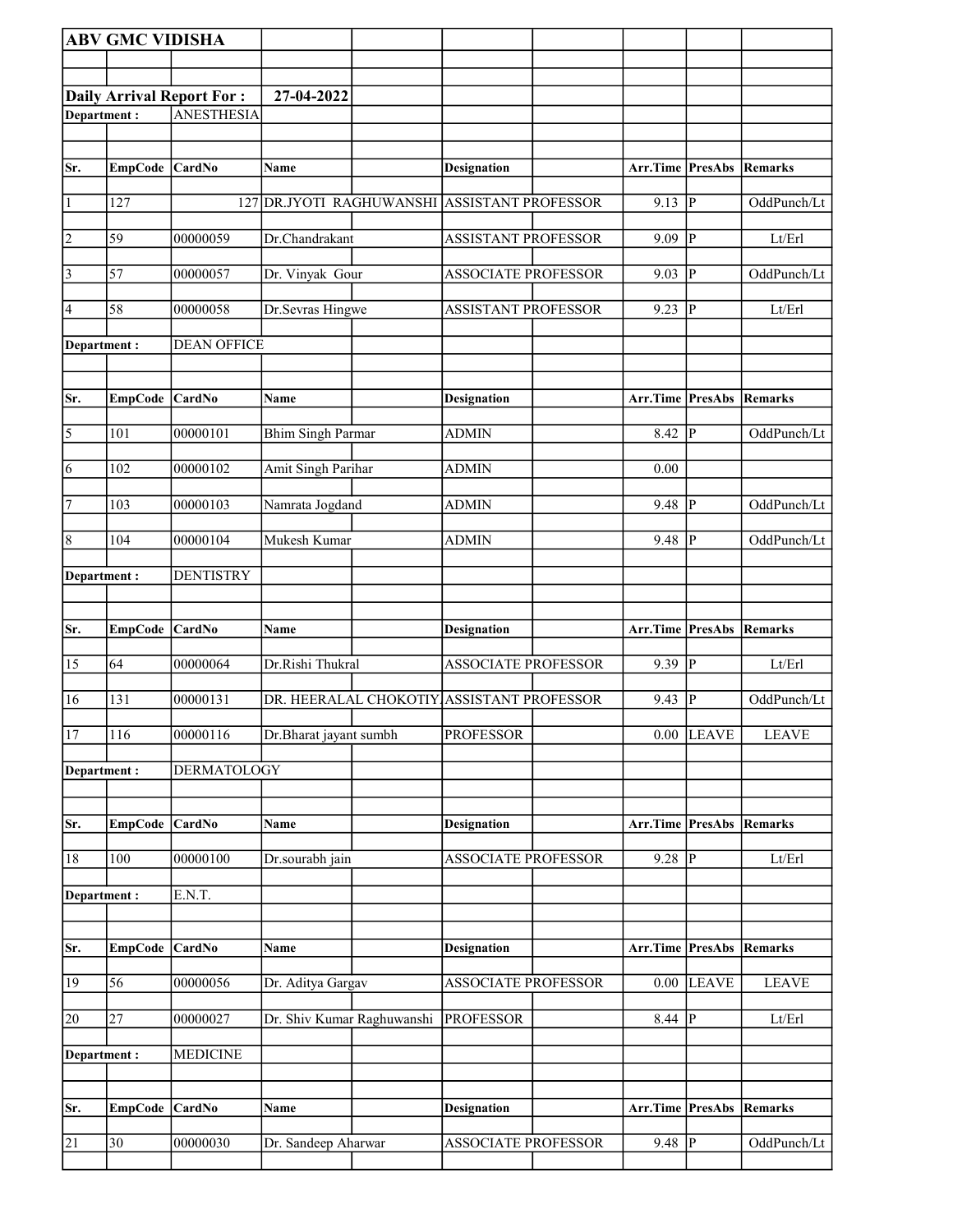| 22              | 129             | 00000129                 | Dr. Mahendra pratap Singh |                                         | <b>ASSISTANT PROFESSOR</b> | $8.59$ P                        |                         | Lt/Erl         |
|-----------------|-----------------|--------------------------|---------------------------|-----------------------------------------|----------------------------|---------------------------------|-------------------------|----------------|
| $\overline{23}$ | 12              | 00000012                 | Dr Preshant shrivastava   |                                         | <b>PROFESSOR</b>           | 9.49                            | $\overline{\mathbb{P}}$ | OddPunch/Lt    |
| 24              | 23              | 00000023                 | Dr. Arvind Chouhan        |                                         | ASSOCIATE PROFESSOR        | 0.00                            |                         |                |
| $\overline{25}$ | $\overline{50}$ | 00000050                 | Dr.vinod Dangi            |                                         | <b>ASSISTANT PROFESSOR</b> | 8.34                            | P                       | Lt/Erl         |
| Department:     |                 | <b>OBST. &amp; GYNEE</b> |                           |                                         |                            |                                 |                         |                |
|                 |                 |                          |                           |                                         |                            |                                 |                         |                |
| Sr.             | <b>EmpCode</b>  | <b>CardNo</b>            | <b>Name</b>               |                                         | <b>Designation</b>         | <b>Arr.Time PresAbs Remarks</b> |                         |                |
| 26              | 96              | 00000096                 | DR. Sudha Chourasia       |                                         | <b>PROFESSOR</b>           | 10.02                           | P                       | OddPunch/Lt    |
| $\overline{27}$ | 42              | 00000042                 | Dr. Mridula singh         |                                         | <b>ASSISTANT PROFESSOR</b> | 0.00                            | <b>LEAVE</b>            | <b>LEAVE</b>   |
| 28              | 41              | 00000041                 | Dr.Aarti sharma           |                                         | <b>ASSOCIATE PROFESSOR</b> | 9.53                            | P                       | OddPunch/Lt    |
| Department:     |                 | OPHTHALMOLOGY            |                           |                                         |                            |                                 |                         |                |
|                 |                 |                          |                           |                                         |                            |                                 |                         |                |
| Sr.             | <b>EmpCode</b>  | <b>CardNo</b>            | Name                      |                                         | <b>Designation</b>         | <b>Arr.Time PresAbs Remarks</b> |                         |                |
| 29              | 121             | 00000121                 | Dr.Nikhila Yadav          |                                         | <b>ASSISTANT PROFESSOR</b> | 9.22                            | $\overline{\mathbf{P}}$ | OddPunch/Lt    |
| $\overline{30}$ | 46              | 00000046                 | Dr. Sapna Raghuwanshi     |                                         | <b>ASSOCIATE PROFESSOR</b> | 0.00                            | <b>LEAVE</b>            | <b>LEAVE</b>   |
| 31              | 120             | 00000120                 |                           | Dr.Shivcharan Lal Chadravansh PROFESSOR |                            | 0.00                            | <b>LEAVE</b>            | <b>LEAVE</b>   |
| Department:     |                 | <b>ORTHOPEDICS</b>       |                           |                                         |                            |                                 |                         |                |
|                 |                 |                          |                           |                                         |                            |                                 |                         |                |
|                 |                 |                          |                           |                                         |                            |                                 |                         |                |
| Sr.             | <b>EmpCode</b>  | <b>CardNo</b>            | Name                      |                                         | <b>Designation</b>         | Arr.Time PresAbs                |                         | <b>Remarks</b> |
| $\overline{32}$ | 10              | 00000010                 | Dr Atul varshney          |                                         | <b>PROFESSOR</b>           | $9.17$ P                        |                         | OddPunch/Lt    |
| $\overline{33}$ | 123             | 00000123                 | Dr. Vipin kumar Mishraa   |                                         | <b>ASSISTANT PROFESSOR</b> | 8.38 $\overline{P}$             |                         | Lt/Erl         |
| $\overline{34}$ | $\overline{55}$ | 00000055                 | Dr. Sanjay Upadhya        |                                         | <b>ASSOCIATE PROFESSOR</b> | $9.18$ P                        |                         | OddPunch/Lt    |
| $\overline{35}$ | 20              | 00000020                 | Dr. Sanat Singh           |                                         | <b>ASSOCIATE PROFESSOR</b> | 0.00                            | <b>LEAVE</b>            | <b>LEAVE</b>   |
| 36              | 124             | 00000124                 | Dr.Sunil Kirar            |                                         | <b>ASSISTANT PROFESSOR</b> | 8.57                            | $ {\bf P} $             | Lt/Erl         |
| Department:     |                 | <b>PEADITRICS</b>        |                           |                                         |                            |                                 |                         |                |
|                 |                 |                          |                           |                                         |                            |                                 |                         |                |
| Sr.             | <b>EmpCode</b>  | CardNo                   | Name                      |                                         | <b>Designation</b>         | <b>Arr.Time PresAbs</b>         |                         | <b>Remarks</b> |
| $\overline{37}$ | 19              | 00000019                 | Dr. D Sharad Gedam        |                                         | <b>ASSOCIATE PROFESSOR</b> | $9.45$ P                        |                         | OddPunch/Lt    |
| 38              | 9               | 00000009                 | Dr Neeti agarawal         |                                         | <b>PROFESSOR</b>           | 9.20                            | $\overline{P}$          | OddPunch/Lt    |
| 39              | 60              | 00000060                 | Dr.Shiv R.k. Dubey        |                                         | ASSISTANT PROFESSOR        | $0.00\,$                        |                         |                |
| 40              | 44              | 00000044                 | Dr. Priya Gogia           |                                         | <b>ASSISTANT PROFESSOR</b> | 0.00                            |                         |                |
| 41              | 61              | 00000061                 | Dr.Deepak K. Uikey        |                                         | <b>ASSOCIATE PROFESSOR</b> | $9.19$ P                        |                         | OddPunch/Lt    |
| Department:     |                 | <b>PSYCHIATRY</b>        |                           |                                         |                            |                                 |                         |                |
|                 |                 |                          |                           |                                         |                            |                                 |                         |                |